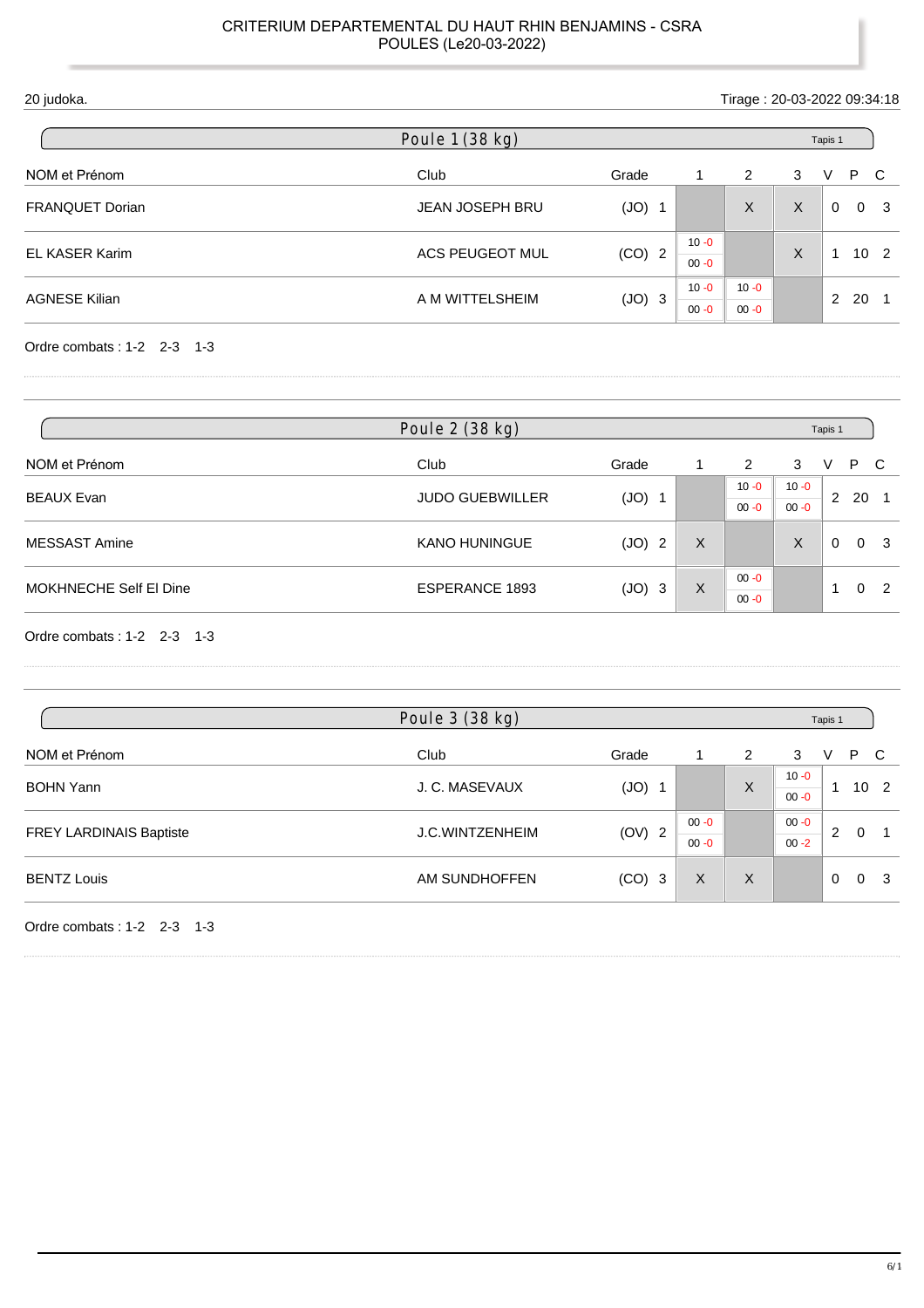| 20 judoka.             |                        |                      |                      | Tirage: 20-03-2022 09:34:18 |                      |                      |              |
|------------------------|------------------------|----------------------|----------------------|-----------------------------|----------------------|----------------------|--------------|
|                        | Poule 4 (38 kg)        |                      |                      |                             |                      | Tapis 2              |              |
| NOM et Prénom          | Club                   | Grade                | 1                    | 2                           | 3                    | P<br>V               | $\mathbf{C}$ |
| <b>SUTTER Baptiste</b> | <b>JC PULVERSHEIM</b>  | (JO)<br>-1           |                      | X                           | $10 - 0$<br>$00 - 0$ | 10 <sub>2</sub><br>1 |              |
| <b>MARECHAL Yanis</b>  | <b>J.C WITTENHEIM</b>  | (OV) 2               | $10 - 0$<br>$00 - 0$ |                             | $10 - 0$<br>$00 - 0$ | 20<br>$\mathbf{2}$   |              |
| <b>BENARBIA Ilian</b>  | <b>RIEDISHEIM ARTS</b> | (CO)<br>$\mathbf{3}$ | X                    | $\times$                    |                      | $\Omega$<br>$\Omega$ | - 3          |
|                        |                        |                      |                      |                             |                      |                      |              |

| Poule 5 (38 kg)            |                      |          |   |          | Tapis 2  |          |                 |                |  |  |
|----------------------------|----------------------|----------|---|----------|----------|----------|-----------------|----------------|--|--|
| NOM et Prénom              | Club                 | Grade    |   | 2        | 3        | V        | P C             |                |  |  |
| <b>SAINDOU Kemissi</b>     |                      |          |   | $10 - 0$ | $11 - 0$ |          |                 |                |  |  |
|                            | AM COLMAR            | $(JO)$ 1 |   | $00 - 0$ | $00 - 0$ |          | 2, 20, 1        |                |  |  |
| <b>TEULIE Camille</b>      | AM SUNDHOFFEN        | $(CO)$ 2 | X |          | X        | $\Omega$ |                 | 0 <sup>3</sup> |  |  |
|                            |                      |          |   | $10 - 0$ |          |          |                 |                |  |  |
| <b>COQUIERE Ethanael</b>   | <b>KANO HUNINGUE</b> | $(JO)$ 3 | X | $00 - 0$ |          | -4       | 10 <sub>2</sub> |                |  |  |
| Ordre combats: 1-2 2-3 1-3 |                      |          |   |          |          |          |                 |                |  |  |

| Poule 6 (38 kg)         |                       |                        |                      |   |                      |          | Tapis 2 |                 |  |  |  |  |
|-------------------------|-----------------------|------------------------|----------------------|---|----------------------|----------|---------|-----------------|--|--|--|--|
| NOM et Prénom           | Club                  | Grade                  |                      | 2 | 3                    | v        | P.      | - C             |  |  |  |  |
| <b>CRAINICH Tauarii</b> | ACS PEUGEOT MUL       | $(OV)$ 1               |                      | X | $10 - 0$<br>$00 - 0$ |          |         | 10 <sub>2</sub> |  |  |  |  |
| <b>KESSAS Walid</b>     | <b>ESPERANCE 1893</b> | (CB)<br>$\overline{2}$ | $11 - 0$<br>$00 - 0$ |   | $10 - 0$<br>$00 - 0$ | 2        | 20      |                 |  |  |  |  |
| <b>GENY Tristan</b>     | <b>JUDO RIXHEIM</b>   | (JO)<br>3              | X                    | X |                      | $\Omega$ |         | 0 <sup>3</sup>  |  |  |  |  |

Ordre combats : 1-2 2-3 1-3

|                      | Poule 7 (38 kg)       |          |          |   | Tapis 2  |            |
|----------------------|-----------------------|----------|----------|---|----------|------------|
| NOM et Prénom        | Club                  | Grade    |          | 2 | V        | P C        |
| <b>BOUANAKA Samy</b> | <b>J.C WITTENHEIM</b> | $(JO)$ 1 |          | Χ | $\Omega$ | $0\quad 2$ |
| WEIGEL Noam          | <b>JUDO RIXHEIM</b>   | $(JO)$ 2 | $10 - 0$ |   |          | 10         |
|                      |                       |          | $00 - 0$ |   |          |            |

Ordre combats : 1-2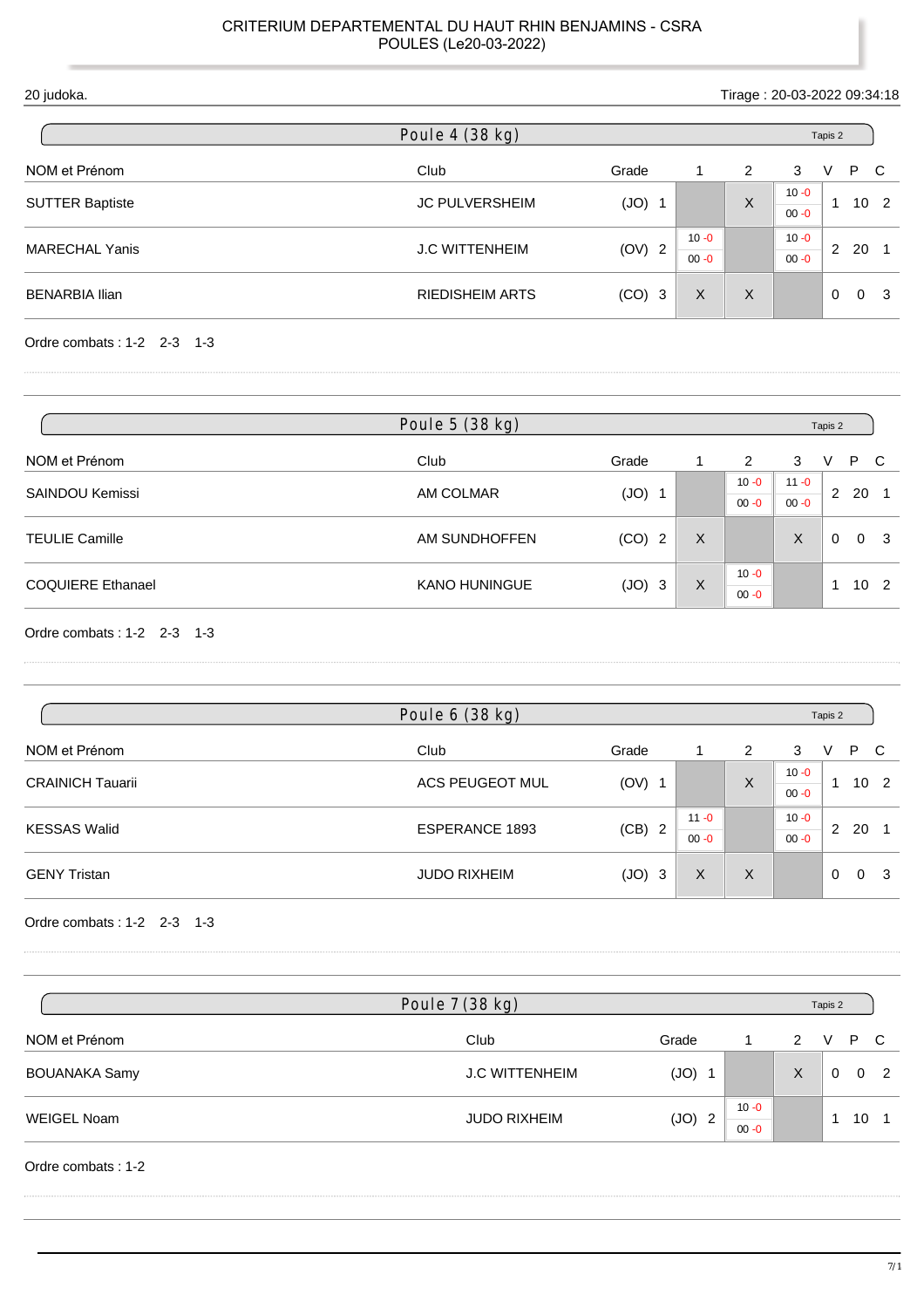## CRITERIUM DEPARTEMENTAL DU HAUT RHIN BENJAMINS - CSRA TABLEAU (Le20-03-2022)

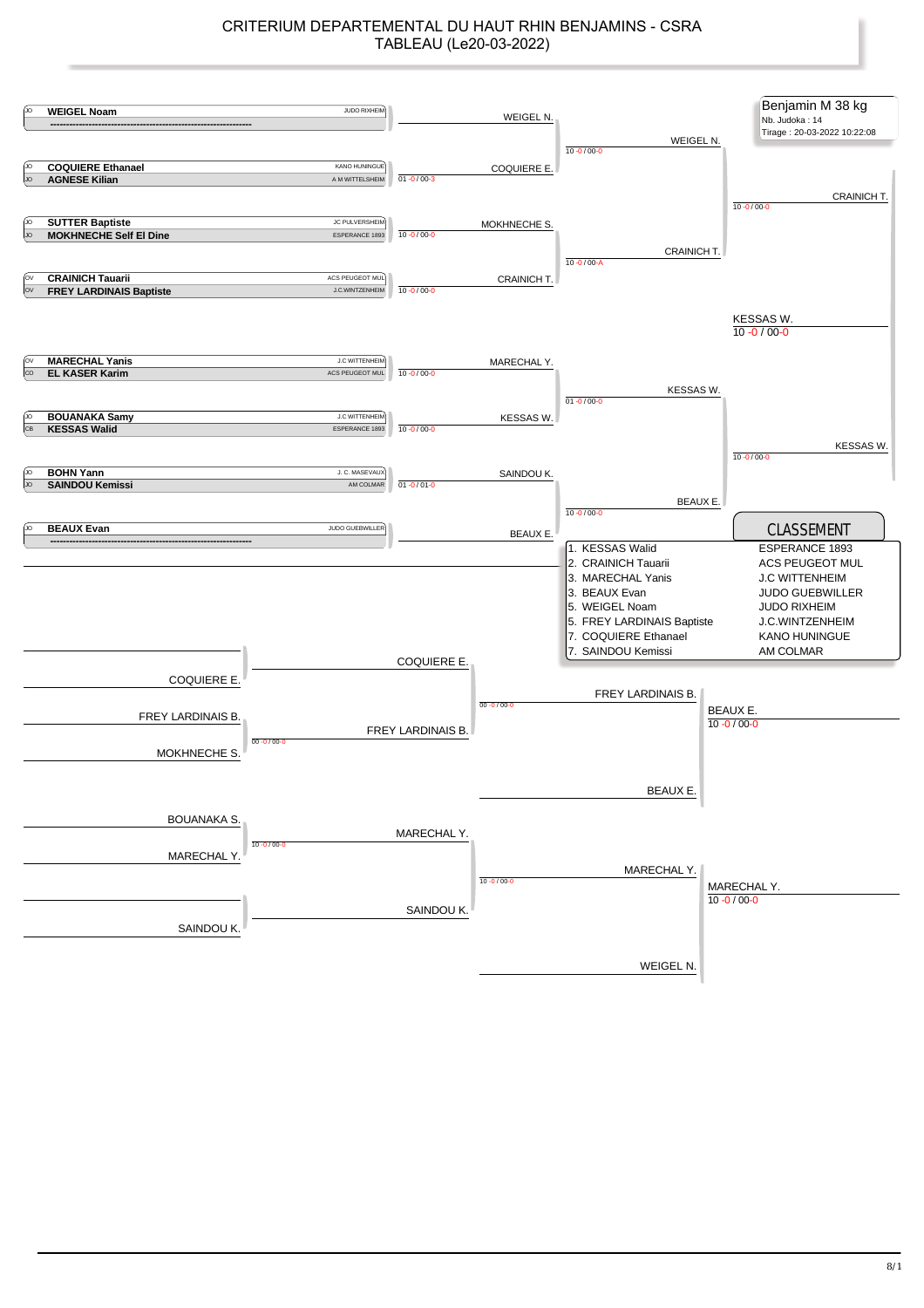| 12 judoka.    |                       |          |                      | Tirage: 20-03-2022 09:32:25 |   |                            |
|---------------|-----------------------|----------|----------------------|-----------------------------|---|----------------------------|
|               | Poule 1 (42 kg)       |          |                      |                             |   | Tapis 3                    |
| NOM et Prénom | Club                  | Grade    | 1                    | 2                           | 3 | P C<br>V                   |
| KADRI Ziad    | <b>ESPERANCE 1893</b> | (JO)     |                      | $10 - 0$<br>$00 - 0$        | X | 10 <sub>2</sub>            |
| PASEK Robin   | <b>DOJO ALTKIRCH</b>  | $(CO)$ 2 | X                    |                             | X | $\Omega$<br>0 <sup>3</sup> |
| SODER Donovan | A M WITTELSHEIM       | $(CO)$ 3 | $10 - 0$<br>$00 - 0$ | $10 - 0$<br>$00 - 0$        |   | 2<br>20                    |
|               |                       |          |                      |                             |   |                            |

| Poule 2 (42 kg)              |                        |          |   |          |          | Tapis 3     |          |                |
|------------------------------|------------------------|----------|---|----------|----------|-------------|----------|----------------|
| NOM et Prénom                | Club                   | Grade    |   | 2        | 3        | V           | P C      |                |
| <b>YILDIRIM Cem</b>          | KINGERSHEIM JJC        |          |   | $01 - 0$ | $10 - 0$ |             |          | $11 \quad 1$   |
|                              |                        | $(JO)$ 1 |   | $00 - 0$ | $00 - 0$ | $2^{\circ}$ |          |                |
|                              |                        |          |   |          | $00 - 0$ | ۰           | $\Omega$ | $\overline{2}$ |
| <b>BOUMAREF Lyed</b>         | ESPERANCE 1893         | (JO) 2   | X |          | $00 - 0$ |             |          |                |
| <b>ESSADANY Issam</b>        | <b>JUDO GUEBWILLER</b> | $(JO)$ 3 | X | X        |          | $\Omega$    |          | 0 <sup>3</sup> |
|                              |                        |          |   |          |          |             |          |                |
| Ordre combats: $1-2$ 2-3 1-3 |                        |          |   |          |          |             |          |                |

| Poule 3 (42 kg)              |                        |          |   |          |          |          |     |                 |
|------------------------------|------------------------|----------|---|----------|----------|----------|-----|-----------------|
| NOM et Prénom                | Club                   | Grade    |   | 2        | 3        | V        | P C |                 |
|                              |                        |          |   | $01 - 1$ | $10 - 0$ |          |     |                 |
| <b>KRUGLER CHAFFAUT Noah</b> | <b>JUDO CLUB MIFUN</b> | $(OV)$ 1 |   | $00 - 0$ | $00 - 0$ | 2        | 11  |                 |
| <b>KOUBBA Nahil</b>          | <b>J.C WITTENHEIM</b>  | (OV) 2   | X |          | X        | $\Omega$ |     | 0 <sup>3</sup>  |
|                              |                        |          |   | $10 - 1$ |          | 1        |     |                 |
| <b>BIECHEL Alexandre</b>     | AM COLMAR              | $(JO)$ 3 | X | $00 - 0$ |          |          |     | 10 <sub>2</sub> |

Ordre combats : 1-2 2-3 1-3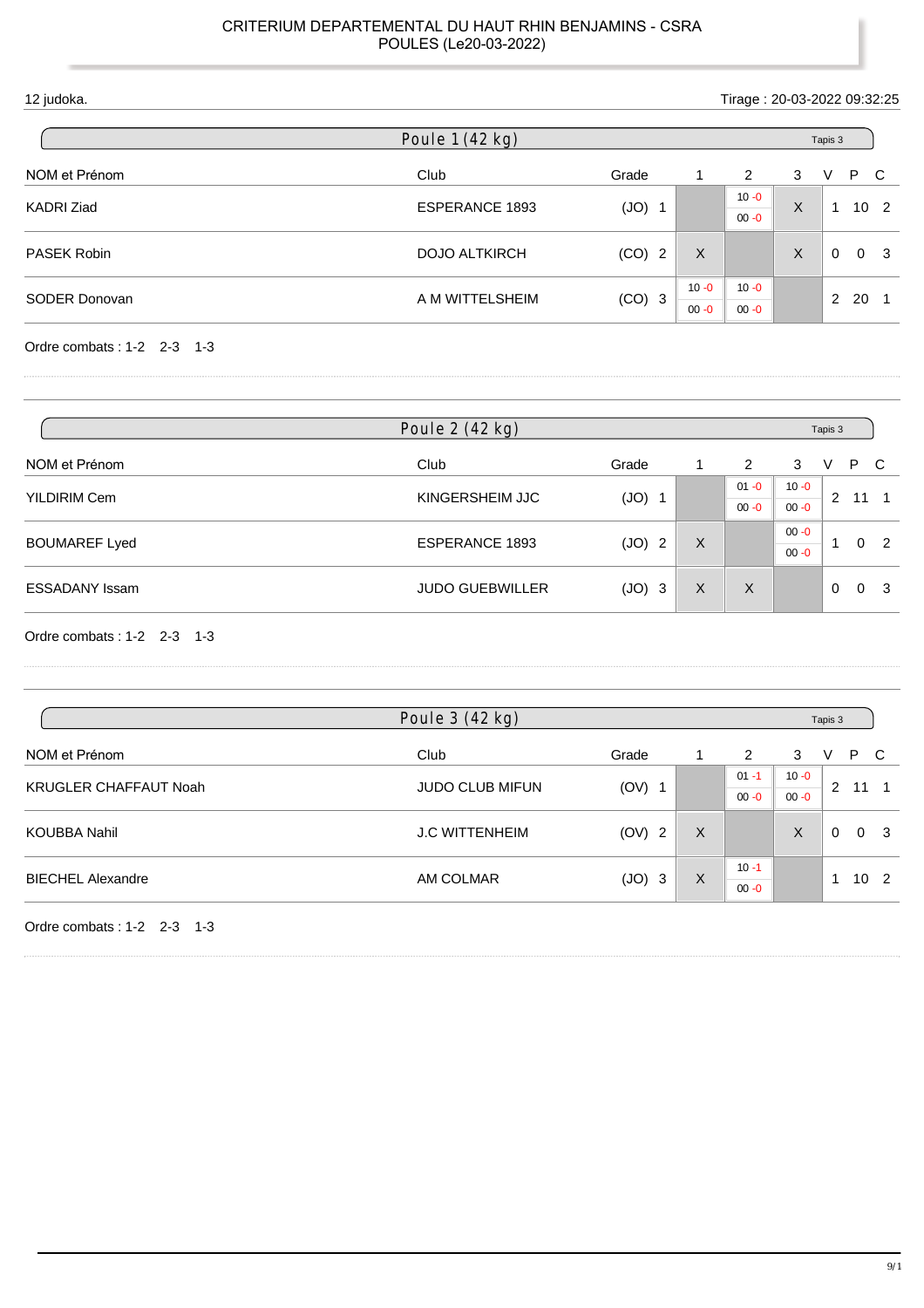| 12 judoka.            |                        |          | Tirage: 20-03-2022 09:32:25 |                      |         |                                 |
|-----------------------|------------------------|----------|-----------------------------|----------------------|---------|---------------------------------|
|                       | Poule 4 (42 kg)        |          |                             |                      |         | Tapis 3                         |
| NOM et Prénom         | Club                   | Grade    | 1                           | 2                    | 3       | P C<br>V                        |
| RANC Sacha            | AM SUNDHOFFEN          | $(CO)$ 1 |                             | $10 - 0$<br>$00 - 0$ | $\sf X$ | 10 <sub>2</sub><br>$\mathbf{1}$ |
| <b>PONCEOT Thomas</b> | E. COMBAT THANN        | $(CO)$ 2 | $\sf X$                     |                      | X       | $\Omega$<br>0 <sup>3</sup>      |
| <b>BELVENT Samuel</b> | <b>JUDO CLUB MIFUN</b> |          | $10 - 0$                    | $10 - 0$             |         | $^{\circ}$ 2<br>20              |
|                       |                        | $(CO)$ 3 | $00 - 0$                    | $00 - 0$             |         |                                 |

ı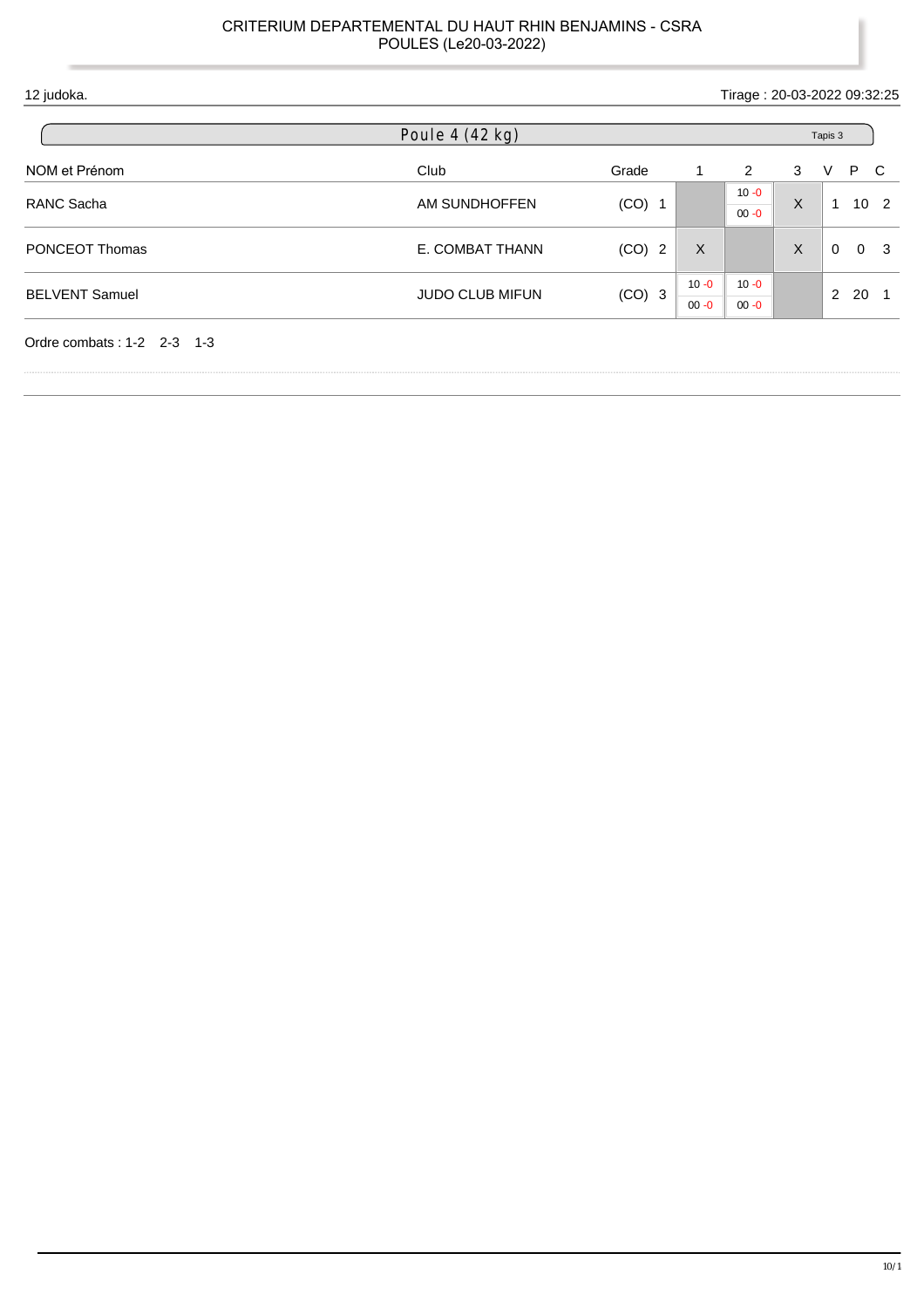| ſю<br>$\infty$<br>ſю                   | <b>BOUMAREF Lyed</b><br><b>SODER Donovan</b><br><b>BIECHEL Alexandre</b> | ESPERANCE 1893<br>A M WITTELSHEIM<br>AM COLMAR                     | $00 - 0 / 00 - 0$                      |                                                                                                                                        | SODER D.<br>$10 - 0 / 00 - 0$<br><b>BELVENT S.</b> | Benjamin M 42 kg<br>Nb. Judoka: 8<br>Tirage: 20-03-2022 10:50:02<br><b>BELVENT S.</b>                                                                                                |
|----------------------------------------|--------------------------------------------------------------------------|--------------------------------------------------------------------|----------------------------------------|----------------------------------------------------------------------------------------------------------------------------------------|----------------------------------------------------|--------------------------------------------------------------------------------------------------------------------------------------------------------------------------------------|
| $\overline{\infty}$<br>ſю              | <b>BELVENT Samuel</b><br><b>KADRI</b> Ziad                               | JUDO CLUB MIFUN<br>ESPERANCE 1893                                  | $10 - 0 / 00 - 0$                      |                                                                                                                                        | <b>BELVENT S.</b><br>$10 - 0 / 00 - 0$<br>KADRIZ.  |                                                                                                                                                                                      |
| $\alpha$<br>(ov<br>$\overline{\infty}$ | <b>YILDIRIM Cem</b><br><b>KRUGLER CHAFFAUT Noah</b><br><b>RANC Sacha</b> | KINGERSHEIM JJC<br>JUDO CLUB MIFUN<br>$\mathop{\rm AM}$ SUNDHOFFEN | $00 - 0 / 00 - 0$<br>$10 - 0 / 00 - 0$ | KRUGLER CHAFFAUT N.                                                                                                                    | $01 - 0/00 - 1$                                    | KADRI Z.                                                                                                                                                                             |
|                                        |                                                                          |                                                                    |                                        | 1. BELVENT Samuel<br>2. KADRI Ziad<br>3. RANC Sacha<br>5. SODER Donovan<br>5. BIECHEL Alexandre<br>7. YILDIRIM Cem<br>7. BOUMAREF Lyed | 3. KRUGLER CHAFFAUT Noah                           | CLASSEMENT<br>JUDO CLUB MIFUN<br><b>ESPERANCE 1893</b><br><b>AM SUNDHOFFEN</b><br><b>JUDO CLUB MIFUN</b><br>A M WITTELSHEIM<br>AM COLMAR<br>KINGERSHEIM JJC<br><b>ESPERANCE 1893</b> |
|                                        |                                                                          | <b>BOUMAREF L.</b><br>$00 - 0 / 00 - 1$<br><b>BIECHEL A.</b>       |                                        | <b>BIECHEL A.</b><br>KRUGLER CHAFFAUT N.                                                                                               | KRUGLER CHAFFAUT N.<br>$00 - 0 / 00 - 0$           |                                                                                                                                                                                      |
|                                        |                                                                          | YILDIRIM C.<br>$10 - 0 / 00 - 0$<br><b>RANCS</b>                   |                                        | RANC S.                                                                                                                                | RANC S.<br>$10 - 0 / 00 - 0$                       |                                                                                                                                                                                      |
|                                        |                                                                          |                                                                    |                                        | SODER D.                                                                                                                               |                                                    |                                                                                                                                                                                      |

ľ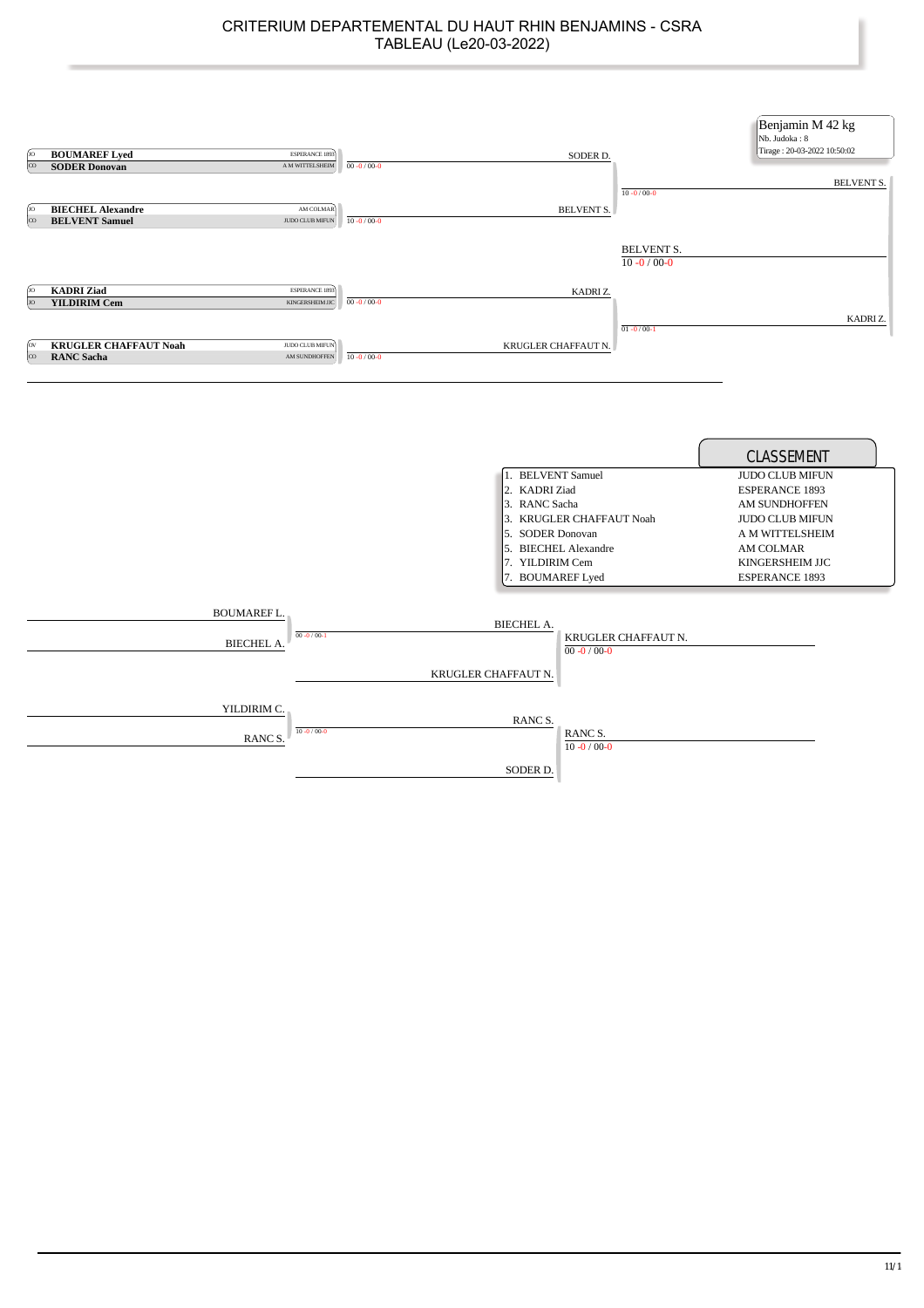| 7 judoka.            |                                                               |                                    |          |          |                |             |          |                                                                                |
|----------------------|---------------------------------------------------------------|------------------------------------|----------|----------|----------------|-------------|----------|--------------------------------------------------------------------------------|
| Poule 1 (46 kg)      |                                                               |                                    |          |          | Tapis 1        |             |          |                                                                                |
| Club                 | Grade                                                         | 1                                  | 2        | 3        | $\overline{4}$ | $\vee$      |          |                                                                                |
|                      | $(CO)$ 1                                                      |                                    | $10 - 0$ | $10 - 1$ | $10 - 0$       |             |          |                                                                                |
|                      |                                                               |                                    | $00 - 0$ | $00 - 0$ | $00 - 0$       |             |          | - 1                                                                            |
|                      |                                                               | $\sf X$                            |          |          | $10 - 1$       |             |          |                                                                                |
|                      |                                                               |                                    |          |          | $00 - 1$       |             |          |                                                                                |
|                      |                                                               |                                    | $10 - 0$ |          | $01 - 0$       | $2^{\circ}$ |          |                                                                                |
|                      |                                                               |                                    | $00 - 0$ |          | $01 - 0$       |             |          |                                                                                |
| <b>KANO HUNINGUE</b> | (JO)<br>$\overline{4}$                                        | X                                  | $\sf X$  | X        |                | $\mathbf 0$ | $\Omega$ | 4                                                                              |
|                      | <b>ESPERANCE 1893</b><br>AM SUNDHOFFEN<br><b>JUDO RIXHEIM</b> | (CO)<br>$\overline{2}$<br>$(JO)$ 3 | X        |          | X              |             | 3<br>1   | Tirage: 20-03-2022 10:46:47<br>P C<br>30<br>10 <sub>3</sub><br>10 <sub>2</sub> |

Ordre combats : 1-2 3-4 1-3 2-4 1-4 2-3

|                              | Poule 2 (46 kg) |          |   |          | Tapis 1  |          |                 |                |
|------------------------------|-----------------|----------|---|----------|----------|----------|-----------------|----------------|
| NOM et Prénom                | Club            | Grade    |   | 2        | 3        | V        | P C             |                |
|                              |                 |          |   | $10 - 0$ | $01 - 0$ |          |                 |                |
| <b>BERNAOUI Aslane Yahya</b> | ESPERANCE 1893  | $(JO)$ 1 |   | $00 - 0$ | $01 - 1$ |          | 2 10 1          |                |
| LITZLER Lino                 | AM SUNDHOFFEN   | $(CO)$ 2 | X |          | X        | $\Omega$ |                 | 0 <sub>3</sub> |
|                              | ROUFFACH CCA AM |          | X | $10 - 0$ |          | -1       | 10 <sub>2</sub> |                |
| SAIDANI Leopold              |                 | $(CO)$ 3 |   | $00 - 0$ |          |          |                 |                |